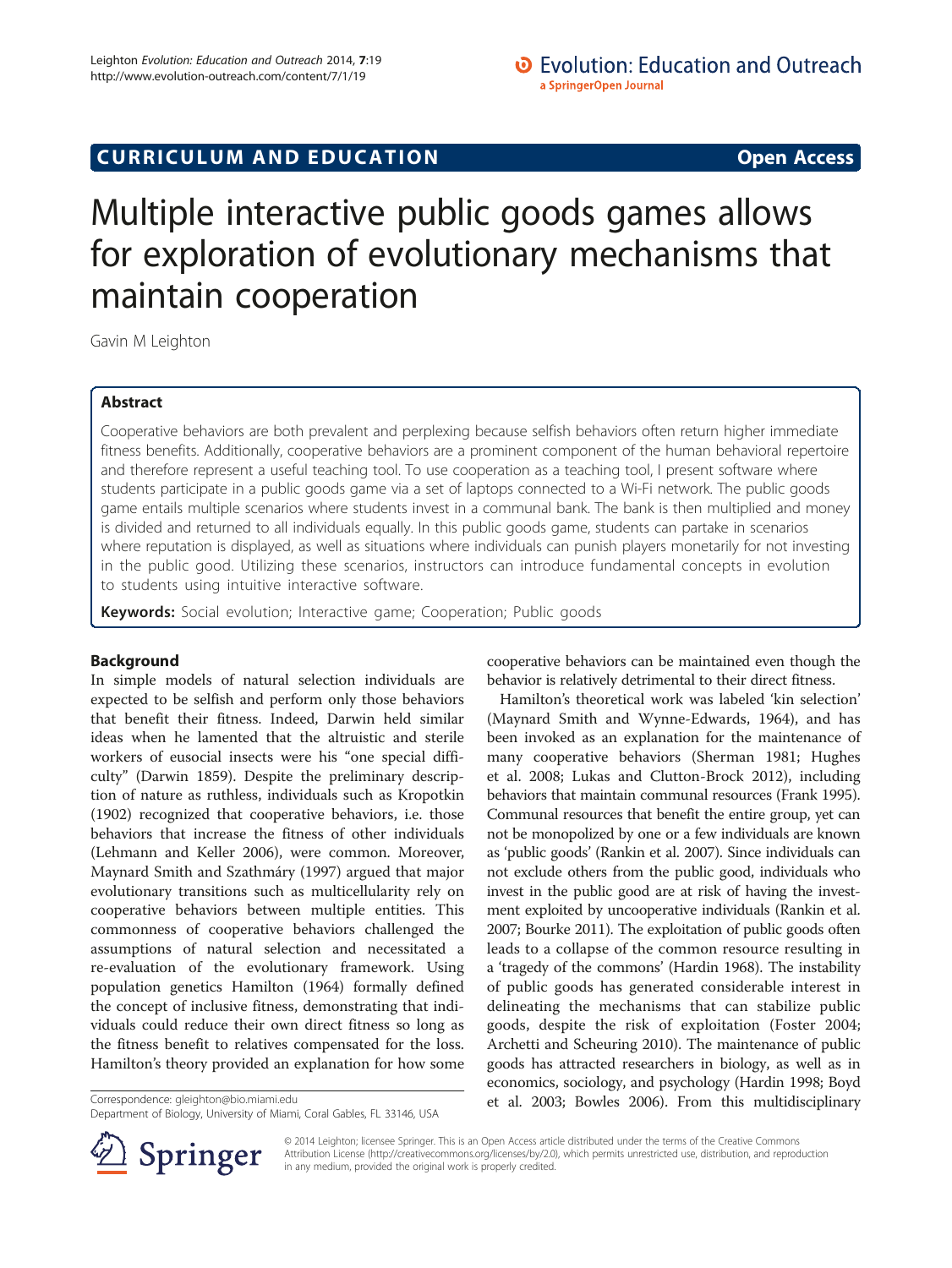research theoreticians have defined several mechanisms that can maintain the cooperative behaviors that maintain public goods, including kin selection, punishment, and generalized reciprocity (Boyd et al. [2010](#page-5-0); Barta et al. [2011](#page-5-0)).

Public goods therefore represent an opportunity to teach students about behavior and evolution. Cooperative behavior is an especially useful topic to teach students because multiple evolutionary phenomena have been explored both theoretically and empirically in humans. Punishment (Fehr and Gachter [2002\)](#page-5-0), reciprocity/reputation mechanisms (Nowak and Sigmund [2005](#page-6-0); Jacquet et al. [2011\)](#page-5-0), and intergroup competition (Darwin [1871;](#page-5-0) West et al. [2006](#page-6-0)) are putative mechanisms that can maintain communal resources in human groups. This previous research therefore provides a framework that facilitates teaching students about how evolution can shape behavior, and specifically cooperative behavior. Students can learn about how the benefit of exploitation can erode cooperative behaviors, and subsequently how evolutionary mechanisms select for cooperation. I present here an interactive, public goods game that has been considerably modified from an interactive game provided by NetLogo (Wilensky [1999](#page-6-0)). The original public goods game contained the framework for the game, but required a series of alterations before it was functional in the classroom. The redesigned program and the practices described below can help teach students about public goods phenomena and certain mechanisms that may maintain public goods (punishment and reputation). Thus, the interactive game can help expose students to basic concepts in behavior and evolution.

NetLogo is an open-source set of software that will run on Windows, Apple OS X, or Linux. The NetLogo software is designed with readable code and can be manipulated with ease. The NetLogo manual and other sources (Grimm and Railsback [2011](#page-5-0)) provide an approachable introduction for using NetLogo. While there is other software that can run public goods games (see Z-tree, Fischbacher [\(2007\)](#page-5-0)), NetLogo has an active support community, is immediately downloadable, and is written for biologists. Therefore the programming commands are relevant to biologists and allow for modifications to the code that are useful for interactive biological games and simulations. NetLogo also provides additional interactive games and software that are relevant to biological phenomena in the basic download.

To run the interactive software, both the instructor and students need laptops or desktop computers that are connected to a WiFi network and running the same version of NetLogo. This interactive game was successfully implemented and tested using two sets of 25 students from an introductory animal behavior class (Additional file [1](#page-5-0)).

# Game implementation

# Appropriate student population

Students that participate in this exercise should have an understanding of certain concepts before beginning these exercises. Since this work relies on basic concepts of selection, students should understand the concepts of fitness and competition. Additionally, students should have at least a rudimentary background in talking about animal behavior and cooperative situations like the prisoner's dilemma. Importantly, these public goods game exercises could be implemented at the end of an introductory course, or at any point in an upper-level animal behavior or evolution course. Therefore the range of usefulness of these games extends to students of many ages. Immediately before beginning the game, instructors should step the students through the basic mathematics of the game so that the students understand how the communal bank is divided during game play.

#### Game dynamics

The game presented here is similarly constructed to other public goods games where individuals invest money into a communal bank. In this game students have a certain amount of money in their bank. The student then decides what proportion of the bank to contribute to the public good (between 0 or 100%). The amount the student chooses to contribute will be entered into a communal cash pot of money and all of the investments into the communal cash pot are summed, and then doubled. After doubling the amount of cash in the communal pot, the communal pot is then divided evenly among all the participants, regardless of how much each participant had contributed. Thus, while it is best for the group if every participant invests 100% of their cash, it is always best for an individual to invest 0% since they will be relatively wealthier than the other participants. To gain a thorough understanding of the game dynamics, instructors may prefer to run a small-scale game by themselves using two to four laptops where the instructor controls each laptop and can explore the different scenarios (see below).

#### Incentives

For this practice to be effective students should try to acquire the most cash before the end of the simulation. To facilitate competition, the instructor may elect to give out a small amount of bonus points, or some other reward for the students that place near the top of the class (e.g. the top 1/3rd). The most useful system may be a payoff system with high resolution where the top scorer gets the maximum amount of bonus points, and students are then ranked and benefitted according to their final payoffs.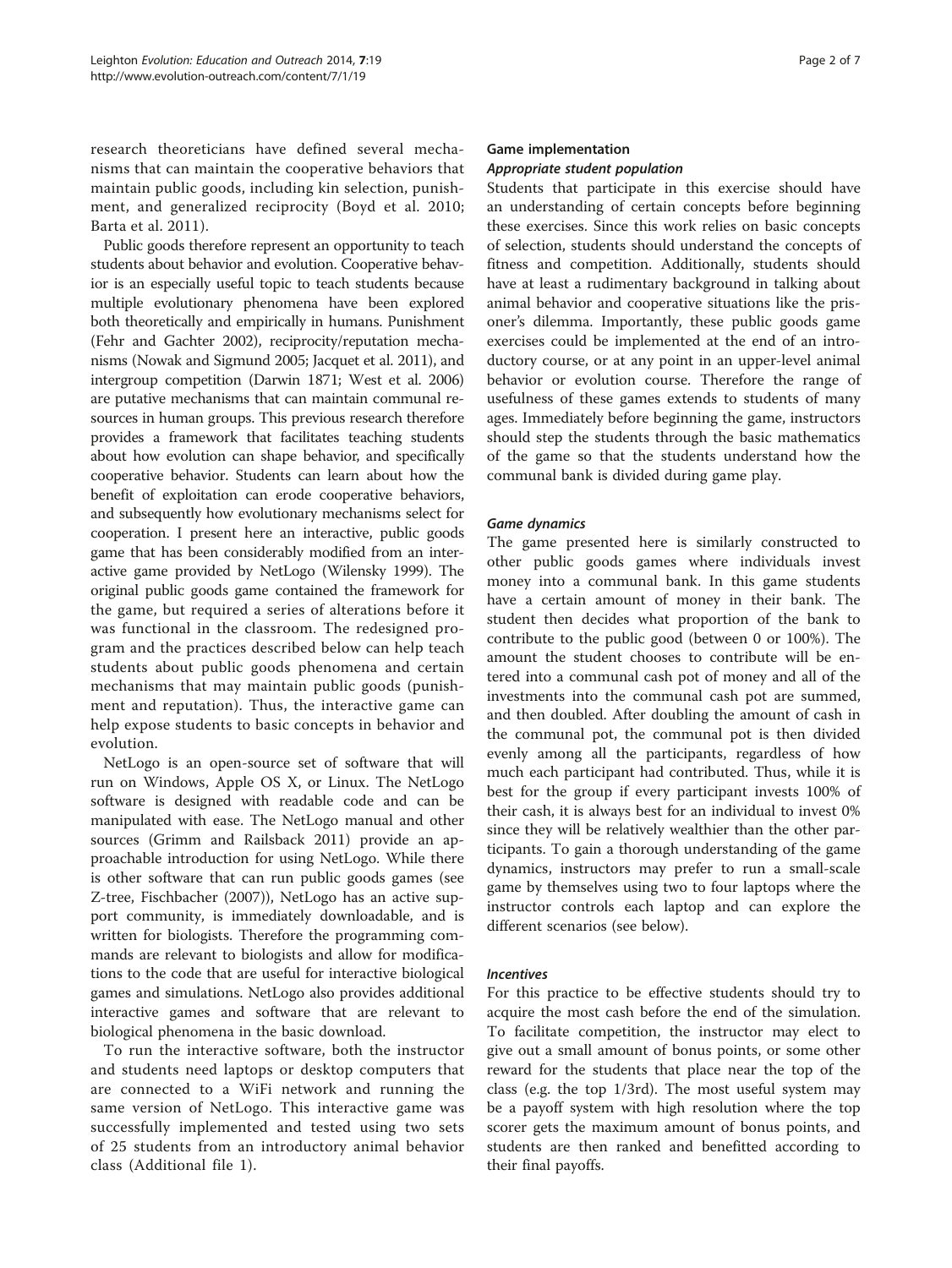#### <span id="page-2-0"></span>Setup

To begin, the instructor should download the latest version of NetLogo from the NetLogo website and install the software on the local hard drive. The instructor should then update Java© so that it is at least Java 6.0. The instructor can then download the public goods game and public goods client (described below) from either the author's website ([http://www.gavinmleighton.](http://www.gavinmleighton.com/public-goods-interactive-game.html) [com/public-goods-interactive-game.html\)](http://www.gavinmleighton.com/public-goods-interactive-game.html) or from the author's page (GMLeighton) on the open agent-based modeling (ABM) consortium: [www.openabm.org.](http://www.openabm.org) After downloading the software, the public goods game file and the client file should be stored in the same folder on the local hard drive. The instructor should then open the downloaded game software using NetLogo. To have the data file from the game output to the desktop, the instructor should make a slight modification to the code so that the software prints the data to the correct location. Instructors should click on the "Code" button of the main screen (upper center), and find the line that begins with the file-open command. The file-open command is followed by the destination for the data file. For Mac OS users, instructors should type the following after the file-open command (including quotation marks), ""/Users/(user)/Desktop/PublicGoodsGameClassRoom Data.txt". Importantly, the (user) aspect should be replaced by the name of the user on the computer. Instructors will see "Leighton" listed in that slot in the basic download and can replace "Leighton" with their Mac OS username. For instructors operating Windows systems, the instructor would have to change the path to, "c:\Users\(user)\Desktop" and again change (user) to your local username on the computer.

Upon opening the downloaded software, the instructor will be given a prompt to start a session name, and should give a unique name to the session. The instructor should also click the box indicating that they would like to broadcast the game. After opening the simulation, the instructor should see a screen that contains multiple simulation outputs and a series of buttons that control game flow (Figure [1](#page-3-0)).

The instructor should either have the students to download NetLogo to their laptops or local computer, or have the students download NetLogo before the class begins. Alternatively, if the game is run in a computer lab the instructor may download NetLogo onto the computers for the students. Students will then open the "Hubnet" software that is found in the same folder as the NetLogo software.

#### Entering the public goods game environment

After the instructor has opened the game, students should open the "Hubnet" program on their laptops. Hubnet is a program that is downloaded with NetLogo and will allow the students to interact in the simulation. After opening Hubnet, students will be asked to enter a name they will have for themselves and they should also enter the IP address of the computer hosting the game. The IP address can be found on the screen that appears after the instructor successfully hosts the game. At this point, all of the students should be logged into the game that is being hosted by the instructor. The student screen will allow them to see how much cash they have accumulated, what the average amount of cash invested is, and the average proportion of cash invested in the communal bank (Figure [2](#page-4-0)). Additionally, the NetLogo screen portrayed in Figure [2](#page-4-0) will display all participant's names, the amount of money the individual has, the proportion they invested in the previous turn, but will not display participant names if in the anonymous scenario (see below). In situations where the instructor has turned on labels, students will also be able to see the names of the other students and how much cash the other students have.

#### Suggested game scenarios

The suggested set of scenarios I present will step students through several mechanisms that are thought to maintain cooperation. Each of these scenarios will expose students to a concept in the evolution and maintenance of cooperative behavior. The instructor can visualize the findings two ways. First, the view from the instructor's screen can be projected onto a white board to show how cooperation changes in real time. Second, the instructor can cut and paste the values from the game that are output to the text file into an Excel spreadsheet and graph the investment in each of the three scenarios.

Scenario 1 Learning Goal: Demonstrate that anonymous interactions in public goods games hinder the maintenance of cooperative behavior.

Expected Outcome: As seen in other public goods games research, cooperative investment will start at relatively high values and will quickly erode as there is not a mechanism in place to enforce cooperation.

The first situation is the most basic, where there is total anonymity and no punishment. Here, the instructor will have to switch the "label's-on?" switch to "off". When the game starts, only the amount of cash each of the students has will be displayed in the screen. This way, students can only compare the amount of cash they have and the amounts other students own without knowing which specific student has which specific dollar amount. The instructor can then run a certain number of steps (suggested is between 3–5 steps) where money is collected from the students, multiplied, and then redistributed. These three commands (collection, multiplication,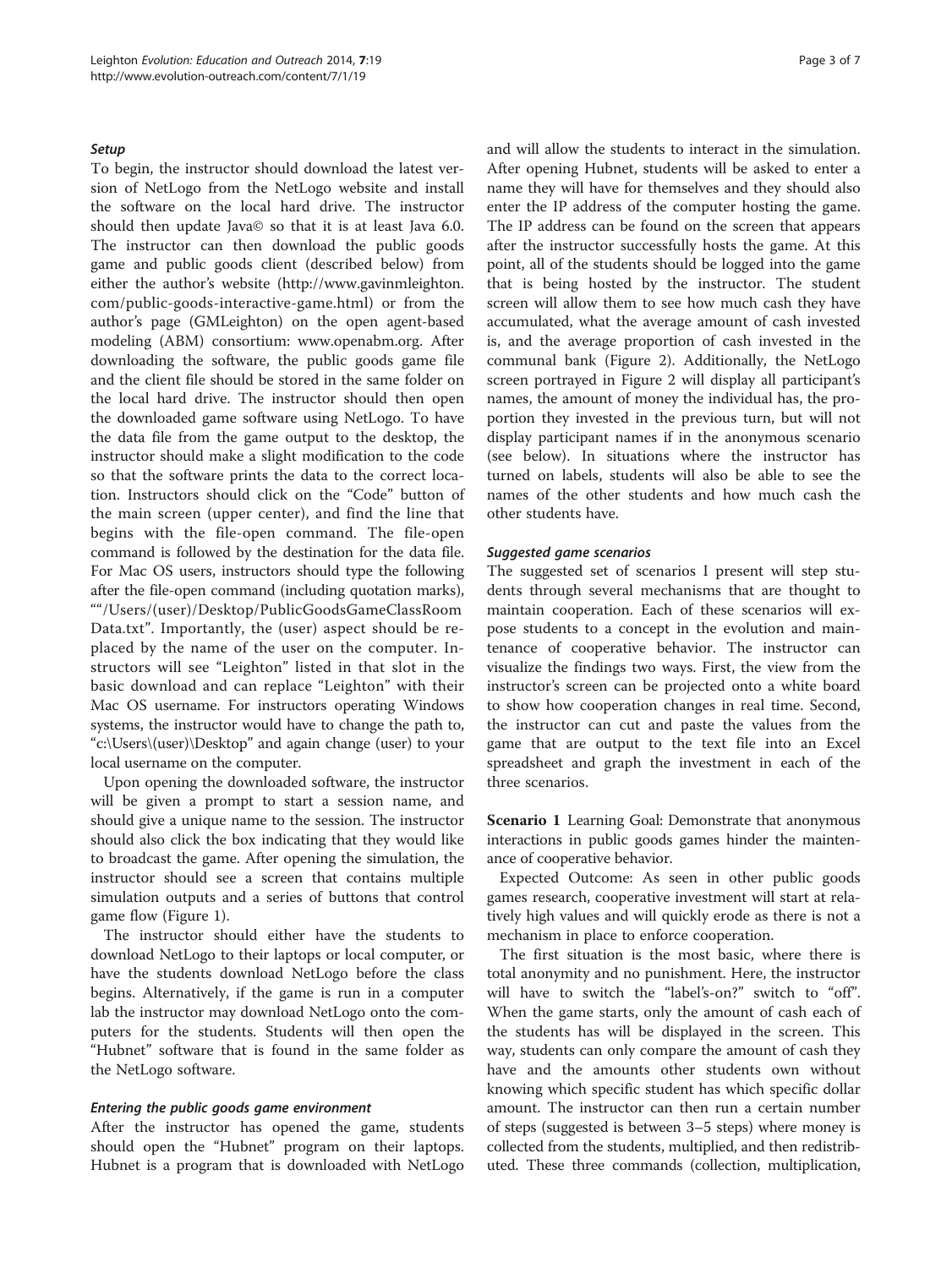<span id="page-3-0"></span>

and redistribution) can be performed by either: pressing the "Go" button once, or by pressing the "Take Money" and "Give money" buttons. After running the defined number of steps, the instructor can give students time to assess their relative standing and change the proportion of their cash they want to invest. While the instructor may choose to have students update the proportion they choose to invest while clicking through steps, providing a short amount of time would allow students to more accurately gauge their relative standing. Importantly, for this scenario and the following scenarios, the total number of steps, or iterations, should be known only to the instructor so as to avoid mass defection on the last step (Axelrod and Hamilton [1981](#page-5-0); Axelrod [1997\)](#page-5-0).

Scenario 2 Learning Goal: Demonstrate that introducing reputation can influence the maintenance of cooperative behavior.

Expected Outcome: Students will be able to visualize the names of other students on the screen and this will incorporate reputation effects. Since both the shame of not investing and the honor of investing a lot promote cooperation (Jacquet et al. [2011](#page-5-0)), the average level of cooperation should be higher than in scenario 1.

In this scenario, the instructor can turn labels on from the main screen, so that students can now see the investment of other students in the group. This scenario will work best if students know each other before the simulation starts and can assign names to specific individuals. Scenario 2 is intended to teach how cooperation may be maintained by image scoring (Nowak and Sigmund [1998](#page-6-0), [2005](#page-6-0)). Additionally, if an instructor would like to focus on reputation and reciprocity, they may choose to allow students to form their own smaller groups after the entire population competes, as suggested in West et al. ([2006](#page-6-0)). This would emphasize that students that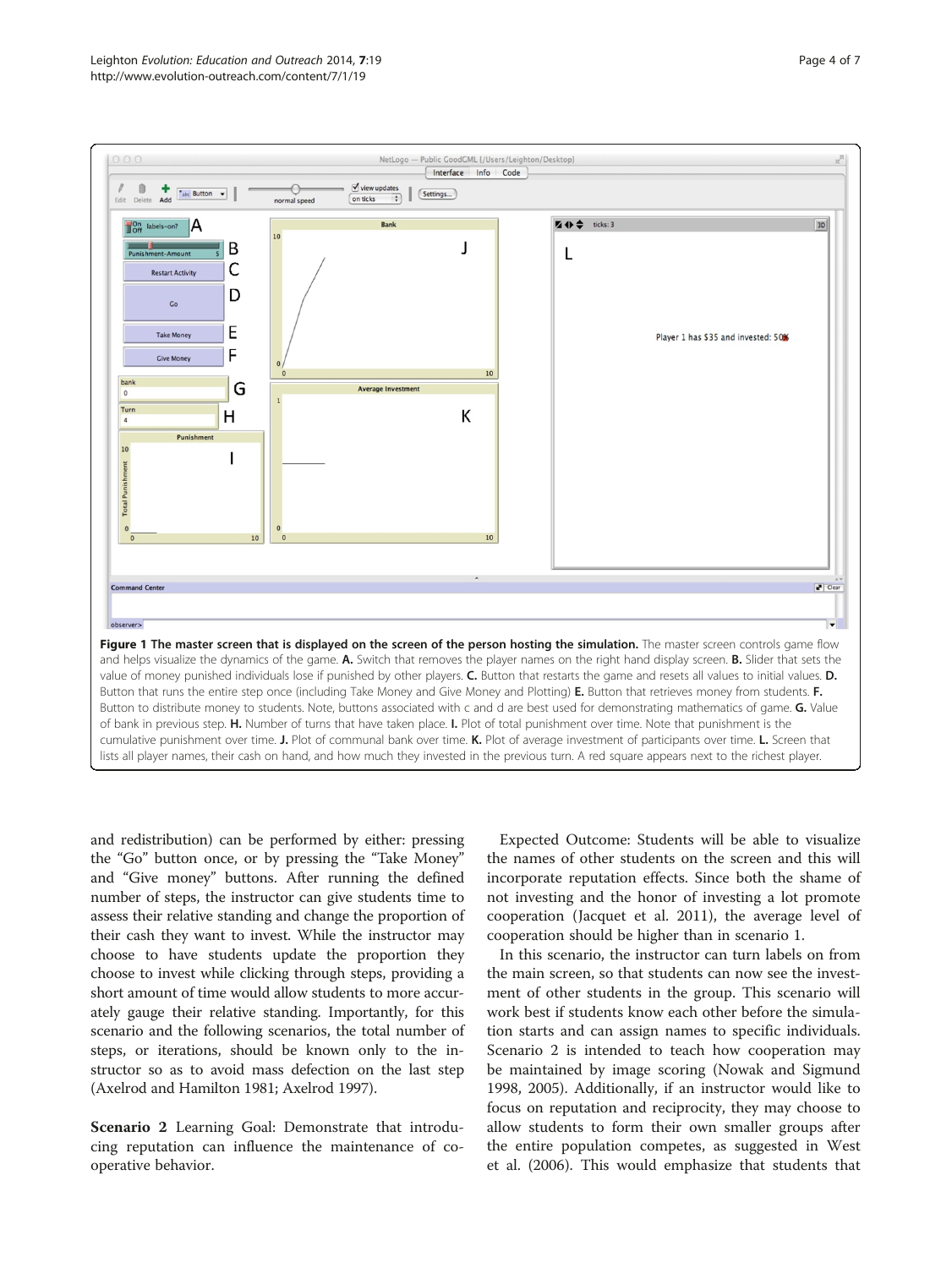<span id="page-4-0"></span>

want to attain the highest score would have to locate the most cooperative group members.

multiple times and multiple individuals can punish the richest individual.

Scenario 3 Learning Goal: Demonstrate that self-policing can influence the maintenance of cooperative behavior.

Expected Outcome: The average level of cooperation will be higher than in scenario 1 because the richest student will be exposed to monetary punishment from peers. The high level of monetary punishment should induce higher levels of investment so as to avoid suffering punishment for extended periods of time from other players.

The third scenario can be implemented with or without names though the progression of scenarios listed here would suggest including names. At this point, the instructor can allow students to punish the richest player by clicking on the "Punish the richest player" button on the student's Hubnet windows (Figure 2). This scenario introduces self policing and may help stabilize some investment in the public good (Boyd et al. [2003\)](#page-5-0). As the game is set up now, the individual who punishes the richest player pays \$1 to reduce the richest player's cash by the amount determined on the slider on the instructor's screen (Figure [1\)](#page-3-0), though this can be changed in the code easily. Importantly, this button can be clicked

Scenario 4 Learning Goal: Demonstrate that a dedicated police force can influence the maintenance of cooperation.

Expected Outcome: Cooperation will be maintained at higher average levels than in scenario 1 and potentially scenario 3, as the instructor will definitely punish individuals that do not cooperate at specified levels. Since levels of punishment are unambiguous students will cooperatively invest more.

In the final scenario, the instructor can log into the simulation using Hubnet from their own computer to act as the dedicated police force. The instructor may set the rules, but an example is that the instructor will always contribute the average investment of the group so as to not outcompete the students. In contrast, the instructor may also vary their contribution to the group (i.e. invest 25% of the average proportion of students) so that the police force becomes costly for members, and observe this effect on the average levels of cooperation. The instructor can also specify the rule for when they will punish the richest player. For example, the instructor may state that they will punish the richest player only if the richest player contributed less than half of the group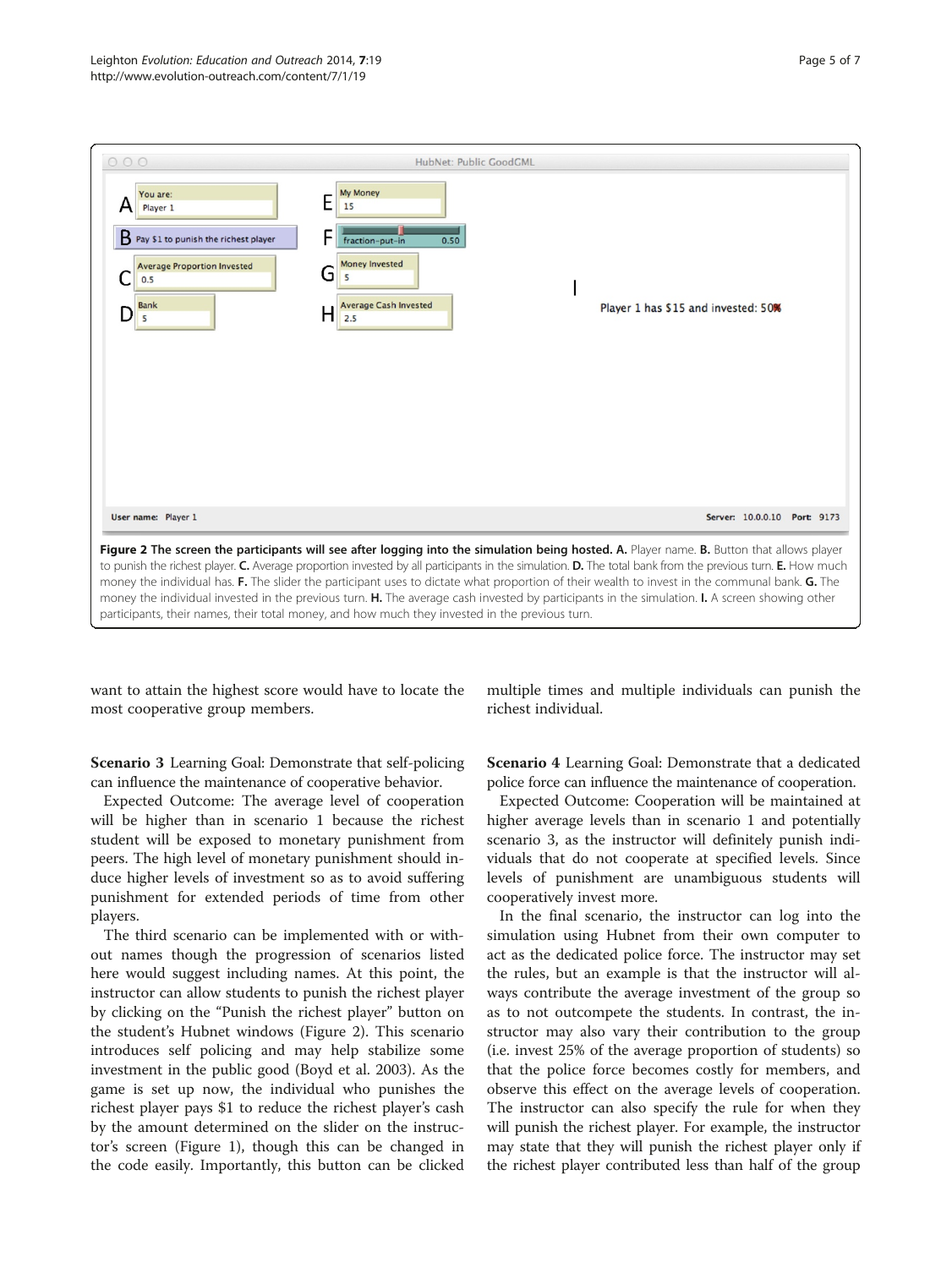<span id="page-5-0"></span>average investment. The goal of this scenario is to have a police force without having interacting individuals have to perform policing behaviors themselves.

#### Data output

Currently, the software will create an output file and place the file on the desktop given some minor code alterations (see [Setup](#page-2-0) section above). After each step in the simulation, the software writes the average proportion of cash invested by the individuals in the simulation. This output allows the instructor to plot the average proportion invested after the simulation is over and use the data to potentially explain concepts to the students (see below).

#### Future directions

To help refine and improve the interactive game, a valuable next step would be to test if and how these games improved understanding of public goods and the maintenance of cooperation. Preliminary exercises using this software suggest that students are able to readily identify evolutionary mechanisms that can maintain cooperation (Leighton, unpublished data), though a more rigorous analysis is needed. Such analysis would allow instructors to further change how the game is implemented based on the intended learning goals. An additional and interesting test would be to perform these public goods games in classes of different sizes and examine the influence of punishment empirically. While variation in class size may yield insight into the effectiveness of punishment, instructors may also be interested in performing inter-group experiments within a single class. Intergroup competition has received both empirical support (West et al. [2006\)](#page-6-0) and theoretical support (Wilson and Wilson [2007](#page-6-0)) as being able to support cooperation in humans. Therefore, instructors could perform the scenarios described above one day, and then break the class into groups of five students each and award points to the group that is able to acquire the largest communal bank after 10 rounds. The new balance between where withingroup competition is reduced, along with increased group competition, should promote higher levels of cooperation in individuals (Bowles 2006). Finally, instructors may be interested in varying the level of communication between students. For instance, communication in smaller groups may more effectively facilitate cooperation than allowing for communication between students in larger classes, i.e. 20+ students. Such scenarios would further underline the problem of trying to maintain public goods in large groups.

Given the myriad of public goods relevant to human society, e.g.  $CO<sub>2</sub>$  emissions, vaccinations, group work in class, performance-enhancing drugs in major league sports, and group hunting, this set of games presents a tangible and relatable set of exercises for instructors to expose students to basic concepts in evolutionary biology.

### Additional file

#### [Additional file 1:](http://www.evolution-outreach.com/content/supplementary/s12052-014-0019-y-S1.docx) Documentation for Redesigned Public Good NetLogo Model.

#### Competing interests

The author declares that he has no competing interests.

#### Authors' contributions

GML conceived of the project, modified the agent-based model, and wrote the article.

#### Acknowledgements

I would like to thank Adrienne DuBois for providing assistance with running the simulation on multiple computers. I would like to thank Volker Grimm and Steven Railsback for providing instruction in NetLogo. This work was supported by a grant from the National Science Foundation (DDIG #1210500).

#### Received: 12 December 2013 Accepted: 25 July 2014 Published online: 15 October 2014

#### References

- Archetti, M, & Scheuring, I. (2010). Coexistence of cooperation and defection in public goods games. Evolution, 65(4), 1140–1148. doi:10.1111/j.1558-5646.2010.01185.x.
- Axelrod, R. (1997). The complexity of cooperation: agent-based models of competition and collaboration. Princeton, NJ: Princeton University Press.
- Axelrod, R, & Hamilton, WD. (1981). The evolution of cooperation. Science, 211(4489), 1390–1396.
- Barta, Z, McNamara, JM, Huszar, DB, & Taborsky, M. (2011). Cooperation among non-relatives evolves by state-dependent generalized reciprocity. Proceedings of the Royal Society B-Biological Sciences, 278(1707), 843–848. doi:10.1098/rspb.2010.1634.
- Bourke, AFG. (2011). Principles of social evolution. Princeton, NJ: Oxford University Press. Bowles, S. (2006). Group competition, reproductive leveling, and the evolution of
- human altruism. Science, 314(5805), 1569–1572. doi:10.1126/science.1134829. Boyd, R, Gintis, H, & Bowles, S. (2003). The evolution of altruistic punishment.
- PNAS, 100(6), 3531–3535. Boyd, R, Gintis, H, & Bowles, S. (2010). Coordinated punishment of defectors sustains cooperation and Can proliferate when rare. Science, 328(5978), 617–620.
- doi:10.1126/science.1183665. Darwin, C. (1859). On the origin of the species by means of natural selection (p. 502). New York, NY: Random House.

Darwin, C. (1871). The descent of Man. New York, NY: Random House.

- Fehr, E, & Gachter, S. (2002). Altruistic punishment in humans. Nature, 415, 137–140.
- Fischbacher, U. (2007). z-tree: Zurich toolbox for ready-made economic experiments. Experimental Economics, 10(2), 171–178.
- Foster, K. (2004). Diminishing returns in social evolution: the not-so-tragic commons. Journal of Evolutionary Biology, 17(5), 1058–1072. doi:10.1111/j.1420-9101.2004.00747.x.
- Frank, SA. (1995). Mutual policing and repression of competition in the evolution of cooperative groups. Nature, 377(6549), 520–522.
- Grimm, V, & Railsback, SF. (2011). Agent-based and individual-based modeling: a practical introduction. Princeton, NJ: Princeton University Press.
- Hamilton, W. (1964). Genetical evolution of social behaviour I. Journal of Theoretical Biology, 7(1), 1–16.
- Hardin, G. (1968). Tragedy of the commons. Science, 162(3859), 1243.
- Hardin, G. (1998). Extensions of "the tragedy of the commons". Science, 280(5364), 682–683.
- Hughes, WOH, Oldroyd, BP, Beekman, M, & Ratnieks, FLW. (2008). Ancestral monogamy shows kin selection is key to the evolution of eusociality. Science, 320(5880), 1213–1216. doi:10.1126/science.1156108.
- Jacquet, J, Hauert, C, Traulsen, A, & Milinski, M. (2011). Shame and honour drive cooperation. Biology Letters, 7, 899–901.
- Kropotkin, P. (1902). Mutual Aid: a factor of evolution. New York, NY: Random House.